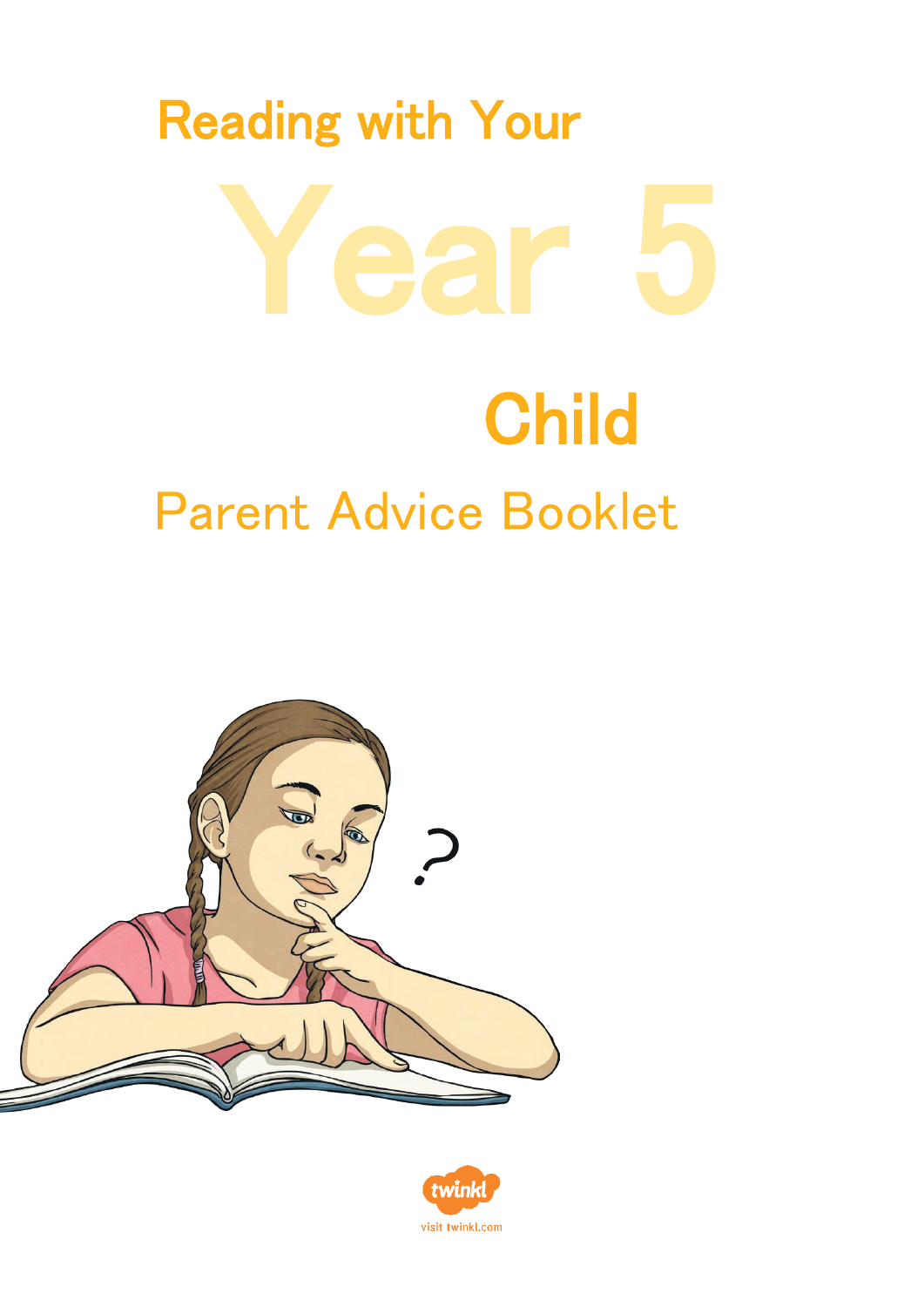## National Curriculum Expectations

#### Year 5

By the beginning of year 5, pupils should be able to accurately read aloud a wide range of poetry and books written at an age-appropriate interest level at a reasonable speaking pace. They should be able to read most words effortlessly and work out the pronunciation of unfamiliar written words with increasing automaticity. If the pronunciation sounds unfamiliar, pupils in year 5 should ask for help in determining both the meaning of the word and how to pronounce it correctly.

Year 5 pupils should be able to read texts aloud with appropriate intonation to show their understanding. They should be able to summarise and present a familiar story in their own words. They should be reading widely and frequently for pleasure and to retrieve information, outside of school as well as in school. They should be able to read silently with good understanding. They should be able to infer the meanings of unfamiliar words and then discuss what they have read.

During year 5, pupils should continue to expand their vocabulary through exposure to stories, plays, poetry, non-fiction and textbooks, both read by them and to them by others. They should be given the opportunity to listen to books and other writing that they have not come across before – hearing and learning new vocabulary and grammatical structures, and having a chance to talk about this. Their confidence, enjoyment and mastery of language should be extended through public speaking, performance and debate.

### What This Means for Parents

Give your child access to lots of books on many different topics and by a wide range of authors who write in different styles, e.g. Roald Dahl, Michael Morpurgo to Julia Donaldson.

Encourage your child to ask for help with the pronunciation of new words if their reasonable attempt does not sound correct.

Broaden the vocabulary you use when speaking to your child and be prepared to clarify the meaning of a wider range of words, modelling them within sentences.

Encourage your child to read silently to themselves but check their understanding of what they have read after doing so.

Encourage your child to partake in drama and theatre activities or debates outside of school.

Read difficult texts to your child and allow them the chance to listen and ask questions.



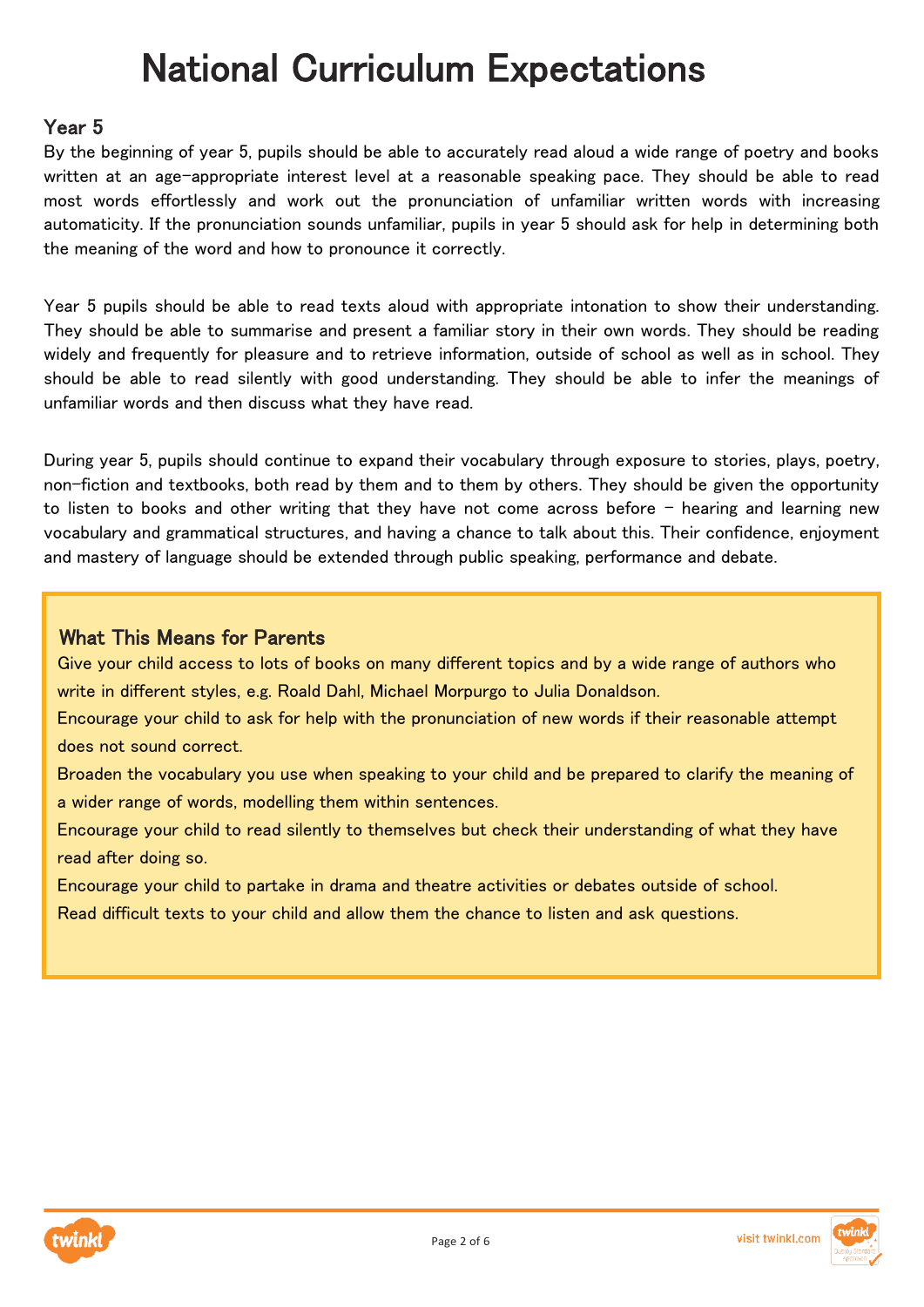| Year 5 children are expected to:                                                                                                                                                                               | To support this, you could say:                                                                                                                                               |
|----------------------------------------------------------------------------------------------------------------------------------------------------------------------------------------------------------------|-------------------------------------------------------------------------------------------------------------------------------------------------------------------------------|
| apply their knowledge of root words, prefixes and<br>suffixes, both to read aloud and to understand the<br>meaning of new words they meet                                                                      | Can you find a word which begins with the prefix<br>$dis-?$<br>What does the prefix anti-mean? So what could<br>this new word mean?                                           |
| maintain positive attitudes to reading and an<br>understanding of what they have read                                                                                                                          | Did you enjoy that book? Why?<br>What kind of text would you like to read next?                                                                                               |
| continue to read and discuss a wide range of<br>fiction, poetry, plays, non-fiction, reference books<br>and textbooks                                                                                          | What did you think about?<br>Shall we go and watch a play about?<br>Have you ever read a poem?                                                                                |
| read books which are structured in different ways<br>and written for a range of purposes                                                                                                                       | Can you see any subheadings in this text? Why are<br>they used?<br>What organisational feature is this?                                                                       |
| increase their familiarity with a wide range of<br>books, including myths, legends, traditional stories,<br>modern fiction, fiction from our literary heritage<br>and books from other cultures and traditions | What type of story is this?<br>Have you ever read a?<br>Let's go to the library and see if we can find a<br>book from<br>What other cultures would you like to read<br>about? |
| recommend books that they have read to their<br>peers, giving reasons for their choices                                                                                                                        | Would you recommend it?<br>Who do you think would like this book?<br>What makes it so good?                                                                                   |
| identify and discuss themes (such as loss or<br>heroism) and conventions (such as the use of first<br>person in diary entries) in and across a wide range<br>of writing                                        | Can you see a theme running through this story?<br>What is it? How often is it mentioned?<br>How does this text differ to a story?                                            |
| make comparisons within and across books                                                                                                                                                                       | Is that what said had happened too?<br>How is similar to? Do they differ?                                                                                                     |
| learn a wider range of poetry by heart                                                                                                                                                                         | Can you recite?                                                                                                                                                               |
| prepare and perform poems and plays outloud,<br>showing an understanding through intonation, tone<br>and volume so that meaning is clear to the<br>audience                                                    | Would you like to try going to a local drama group?<br>Think about your voice when you read that; how<br>might the witch speak?                                               |
| check that the book makes sense to them;<br>discussing their understanding and exploring the<br>meaning of new words in context                                                                                | Tell me about what you' ve just read.<br>Were there any words you didn't quite<br>understand?<br>The word means; In a sentence it' s                                          |



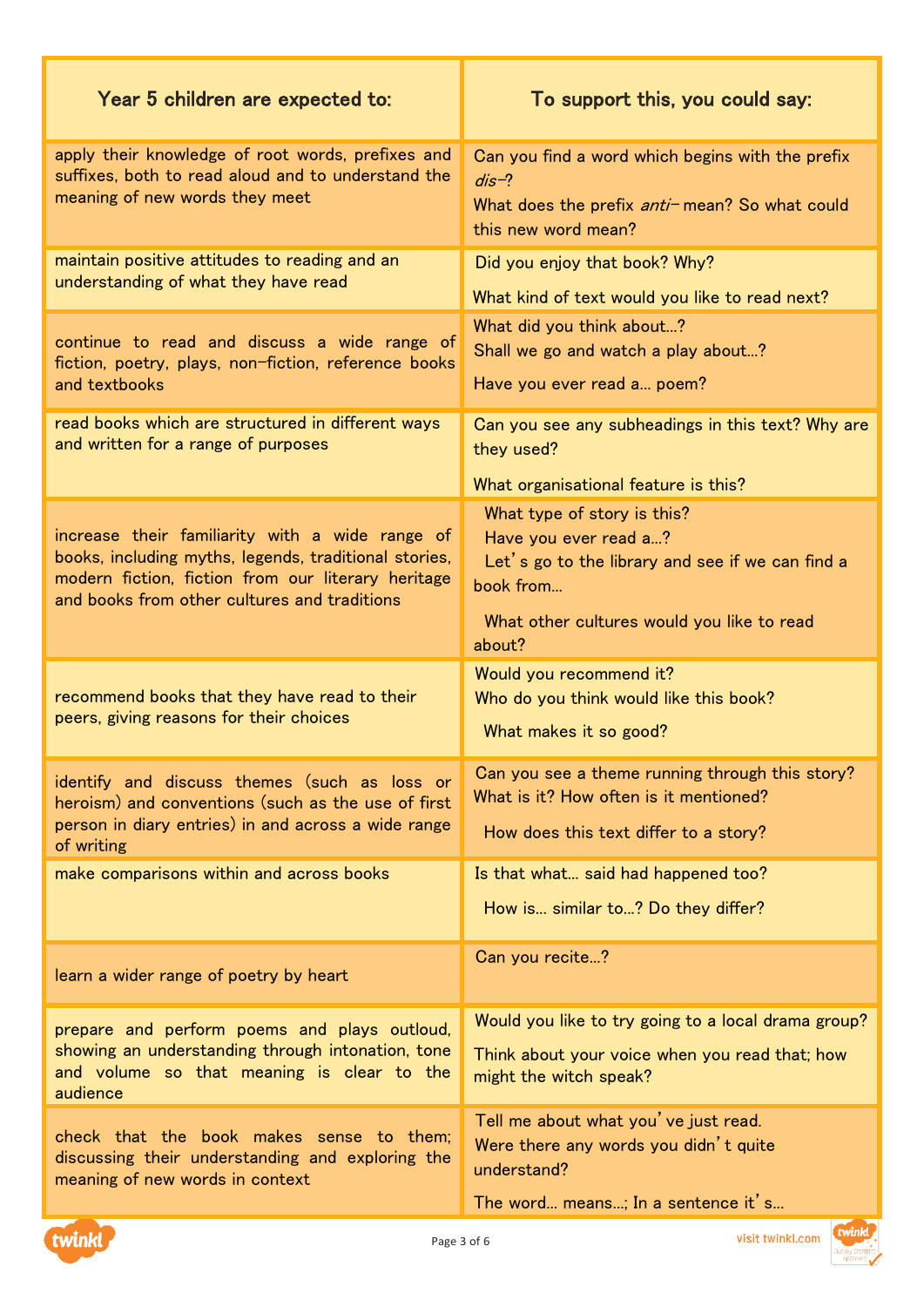| ask questions to improve their understanding                                                                                                                                                  | Is there anything you don't understand that you<br>want to ask me about?                                                                                                                       |
|-----------------------------------------------------------------------------------------------------------------------------------------------------------------------------------------------|------------------------------------------------------------------------------------------------------------------------------------------------------------------------------------------------|
| draw inferences, such as inferring characters'<br>feelings, thoughts and motives from their actions,<br>and justify inferences with evidence                                                  | How do you think is feeling? What makes you say<br>that? Show me in the text.<br>Why do you think acted in that way?                                                                           |
| predict what might happen from details stated<br>and implied                                                                                                                                  | What might? What makes you think that? Show<br>me in the text.                                                                                                                                 |
| summarise the main ideas drawn from more than<br>1 paragraph, identifying key details that support<br>the main ideas                                                                          | What theme can we see across these paragraphs?<br>Is anything mentioned more than once?                                                                                                        |
| identify how language, structure and presentation<br>contribute to meaning                                                                                                                    | Why is this text set out this way? How does that<br>help you as a reader?                                                                                                                      |
| discuss and evaluate how authors use language,<br>including figurative language, and consider the<br>impact on the reader                                                                     | Can you find an example of figurative language on<br>this page? Why might the author write in this way?                                                                                        |
| distinguish between statements of fact and<br>opinion                                                                                                                                         | Do you think is a statement of fact or an opinion?<br>How do you know?                                                                                                                         |
| retrieve, record and present information from<br>non-fiction texts                                                                                                                            | Find the part of the text about<br>What does mean?                                                                                                                                             |
| participate in discussions about books that are<br>read to them and those they can read<br>themselves, building on their own and others'<br>ideas and challenging views courteously           | I think that do you agree? Why do you agree /<br>why not?<br>Tell me your opinion about<br>I don't agree. I think that<br>In my opinion                                                        |
| explain and discuss their understanding of what<br>they have read, including through formal<br>presentations and debates, maintaining a focus<br>on the topic and using notes where necessary | Over the holidays, I would like you to plan a<br>presentation for me on<br>Can you explain to me why is the best snack? I<br>think is. Let's debate it.<br>Can you think of three reasons why? |
| provide reasoned justification for their views                                                                                                                                                | Why do you think that?<br>What evidence supports that idea?                                                                                                                                    |

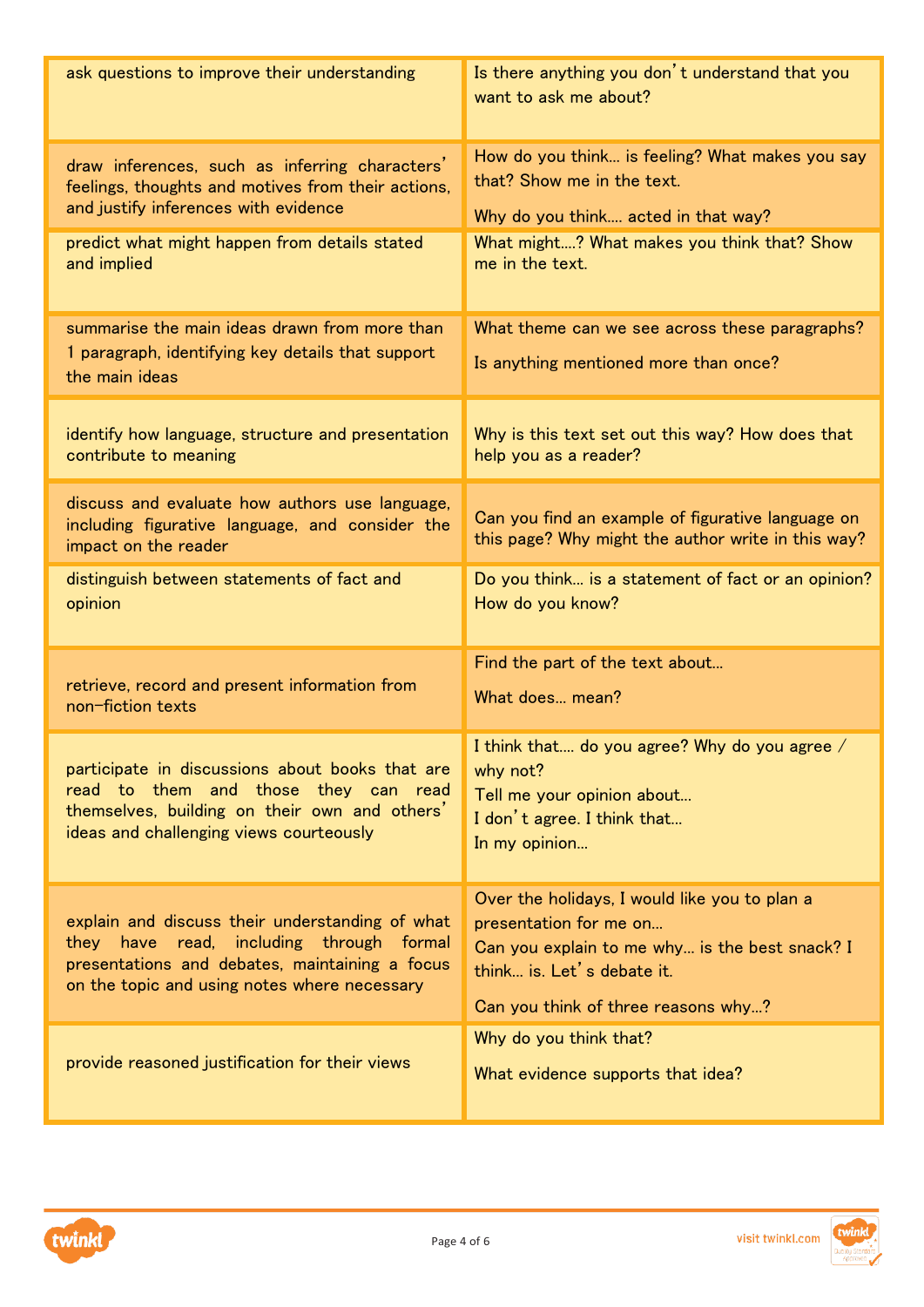## The National Curriculum also recommends:

Teaching your child the technical terms needed for discussing what they hear and read, such as metaphor, simile, analogy, imagery, style and effect.

Reading whole books to your child so that they can meet texts and authors they might not choose to read themselves.

Exposing your child to more than one account of the same event so that they can examine similarities and differences.

Showing your child different types of writing, such as diaries and autobiographies which are written in the first person.

Teaching your child how to use contents and index pages within reference books so that they can retrieve information.

Allowing your child to read texts they are genuinely interested in, e.g. reading information leaflets before visiting a gallery or museum, or reading a theatre

# Content Domain Coverage

In the KS2 English Reading Tests, your child's understanding of reading is tested through different strands, known as 'content domains'. Twinkl's Reading Dogs directly relate to these domains, as follows:

#### Vocabulary Victor

What does this word/phrase/sentence tell you about the character/mood/setting?

By writing this way what effect has the author created/did the author intend to create?

How has the author made you/the character feel happy/sad/angry/frustrated?

Content Domain 2a: Give/explain the meaning of words in context

#### Rex Retriever

Through whose eyes is this story told?

Which part of the story best describes...? Find it.

ı

What evidence from the text do you have to justify your opinion?

Content Domain 2b: Retrieve and record information / identify key details from fiction and non-fiction.

#### Summarising Sheba

What is the main point in this section of the text?

Recap what has happened so far in 20 words or less.

Which is the most important point in this paragraph? Is it mentioned anywhere else?

Content Domain 2c: Summarise main ideas from more than one paragraph.